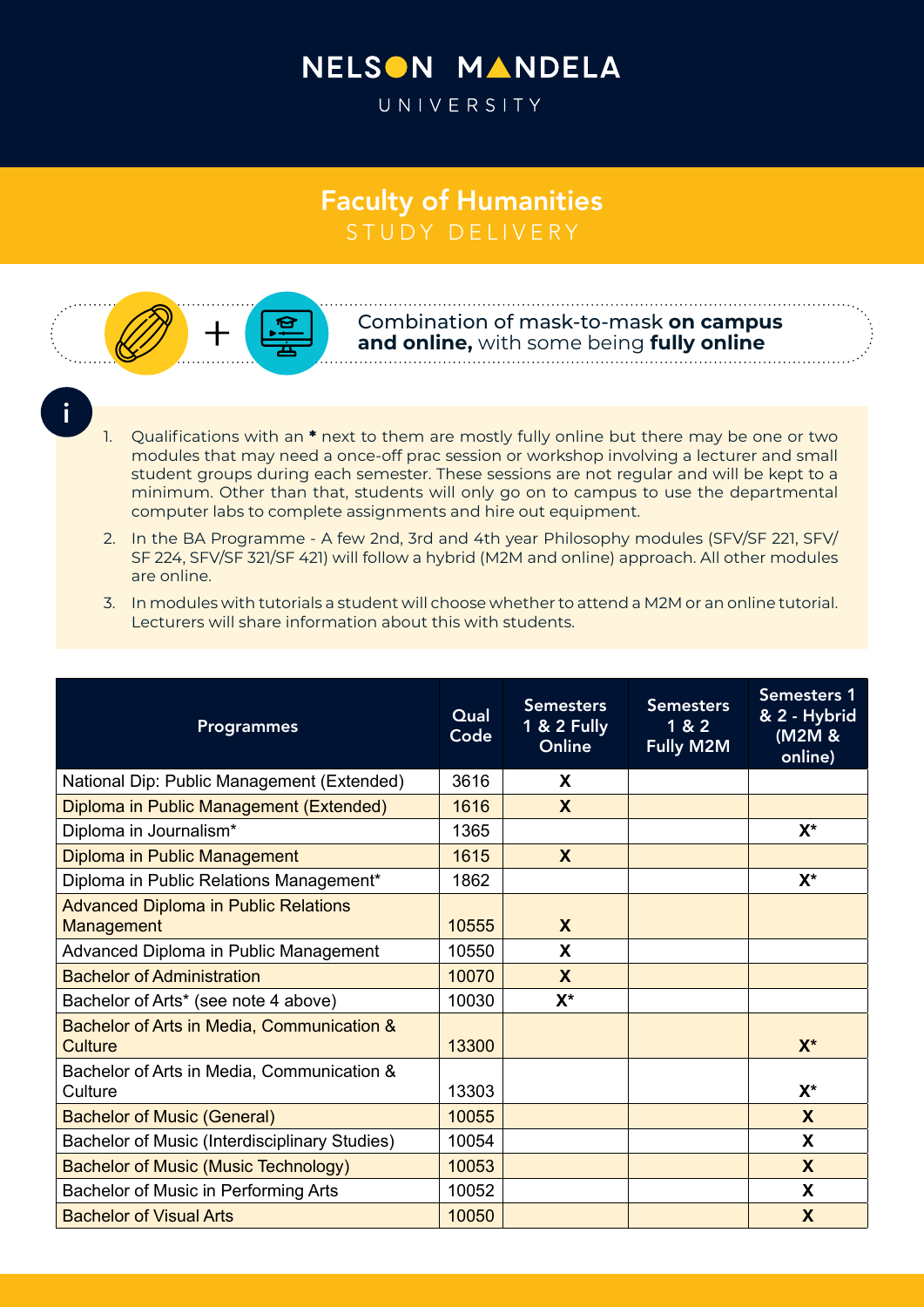| <b>Programmes</b>                                                                  | Qual<br>Code | <b>Semesters</b><br>1 & 2 Fully<br>Online | <b>Semesters</b><br>1 & 2<br><b>Fully M2M</b> | <b>Semesters 1</b><br>& 2 - Hybrid<br>(M2M &<br>online) |
|------------------------------------------------------------------------------------|--------------|-------------------------------------------|-----------------------------------------------|---------------------------------------------------------|
| Bachelor of Arts Honours (Afrikaans & Dutch)                                       | 11060        | X                                         |                                               |                                                         |
| <b>Bachelor of Arts Honours in Anthropology</b>                                    | 11053        |                                           |                                               | $\mathsf{X}$                                            |
| Bachelor of Arts Honours in Applied Language<br><b>Studies</b>                     | 11066        |                                           | X                                             |                                                         |
| <b>Bachelor of Arts Honours in Corporate</b><br>Communication                      | 11025        | X                                         |                                               |                                                         |
| Bachelor of Arts Honours in English                                                | 11035        | X                                         |                                               |                                                         |
| <b>Bachelor of Arts Honours in French</b>                                          | 11056        | $\mathsf{X}$                              |                                               |                                                         |
| Bachelor of Arts Honours in History                                                | 11058        |                                           | X                                             |                                                         |
| Bachelor of Arts Honours in isiXhosa                                               | 11054        | X                                         |                                               |                                                         |
| Bachelor of Arts Honours in Media Studies                                          | 11023        | X                                         |                                               |                                                         |
| <b>Bachelor of Arts Honours in Philosophy</b>                                      | 11030        | $\mathsf{X}$                              |                                               |                                                         |
| Bachelor of Arts Honours in Political & Conflict<br><b>Studies</b>                 | 11067        |                                           | X                                             |                                                         |
| <b>Bachelor of Arts Honours in Public Administration</b>                           | 11052        | $\boldsymbol{X}$                          |                                               |                                                         |
| Bachelor of Arts Honours (Sociology)                                               | 11013        |                                           |                                               | X                                                       |
| <b>Bachelor of Visual Arts (Honours)</b>                                           | 11050        |                                           |                                               | $\mathsf{X}$                                            |
| Master of Arts (Afrikaans & Dutch) (Research)                                      | 15004        | X                                         |                                               |                                                         |
| Master of Arts (Anthropology) (Research)                                           | 15040        | $\mathbf{X}$                              |                                               |                                                         |
| Master of Arts (Applied Language Studies<br>(Research)                             | 15020        | X                                         |                                               |                                                         |
| Master of Arts in Conflict Transformation &<br>Management (Course work & Research) | 15300        |                                           |                                               | X                                                       |
| Master of Arts in Conflict Transformation &<br>Management (Research)               | 15017        |                                           |                                               | X                                                       |
| <b>Master of Arts in Creative Media Production</b><br>(Research)                   | 15029        | X                                         |                                               |                                                         |
| Master of Arts (English (Research)                                                 | 15201        | X                                         |                                               |                                                         |
| Master of Arts (Fashion) (Research)                                                | 15076        |                                           |                                               | $\mathbf{X}$                                            |
| Master of Arts (Fine Art) (Research)                                               | 15077        |                                           |                                               | X                                                       |
| Master of Arts (General) (Research)                                                | 15050        | $\mathbf{X}$                              |                                               |                                                         |
| Master of Arts (Graphic Design) (Research)                                         | 15078        |                                           |                                               | X                                                       |
| Master of Arts (History) (Research)                                                | 15030        |                                           |                                               | $\boldsymbol{X}$                                        |
| Master of Arts (Media Studies) (Research)                                          | 15006        | X                                         |                                               |                                                         |
| Masters of Arts (Philosophy) (Research)                                            | 15019        | $\mathsf{X}$                              |                                               |                                                         |
| Master of Arts (Photography) (Research)                                            | 15080        |                                           |                                               | X                                                       |
| Master of Arts (Political Studies) (Research)                                      | 15003        |                                           |                                               | X                                                       |
| Master of Arts (Public Administration) (Research)                                  | 15021        | X                                         |                                               |                                                         |
| Master of Arts (Sociology) (Research)                                              | 15002        | $\mathsf{X}$                              |                                               |                                                         |
| Master of Arts (Textile Design) (Research)                                         | 15079        |                                           |                                               | X                                                       |
| Master of Arts (isiXhosa) (Research)                                               | 15009        | X                                         |                                               |                                                         |
| Master of Music in Applied Choral Conducting<br>(Coursework & Research)            | 12517        |                                           |                                               | X                                                       |
| Master of Music in Composition (Coursework &<br>Research)                          | 12519        |                                           |                                               | $\boldsymbol{X}$                                        |